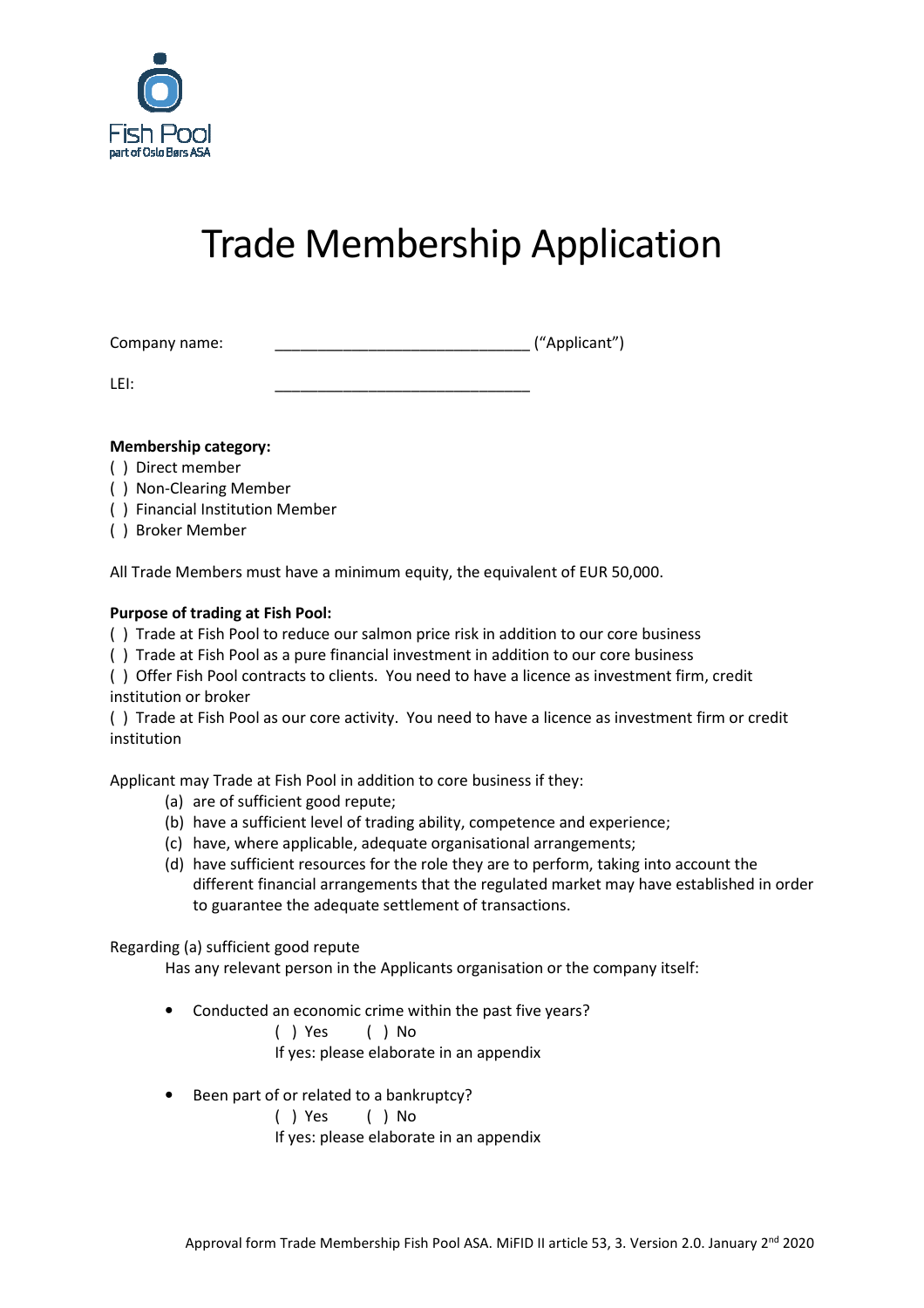#### **Following documentation is needed:**

- 1. Certificate of incorporation
- 2. Articles of Association
- 3. Annual report for the previous two years, with Independent auditor's report
- 4. Organisational requirements see enclosed
- 5. Clear description of the ownership structure (if not included in the annual report)
- 6. Documentation evidencing due authorization of the signing person(s) to sign on behalf of the relevant legal entity (if not included in any of the above documents)
- 7. A list of signatories with signature samples of the signing person(s) and copies of official ID of the signing person(s) (passports, national ID etc)
- 8. For investment firms and credit institutions: Copy of relevant authorisations that allows applicant to have clients

| For the Applicant:                       |  |
|------------------------------------------|--|
| Signature by a duly authorised person(s) |  |

\_\_\_\_\_\_\_\_\_\_\_\_\_\_\_\_\_\_\_\_\_\_\_\_\_\_\_\_\_\_\_

For the Applicant: \_\_\_\_\_\_\_\_\_\_\_\_\_\_\_\_\_\_\_\_\_\_\_\_\_\_\_\_\_\_\_ Date: \_\_\_\_\_\_\_\_\_\_\_\_\_\_\_\_\_\_\_\_\_\_\_\_\_

Name in capital letters

#### **Trade Membership Application approved by Fish Pool**

Date:

Signature by Fish Pool:

Signature by a member of Fish Pool Board of Directors: